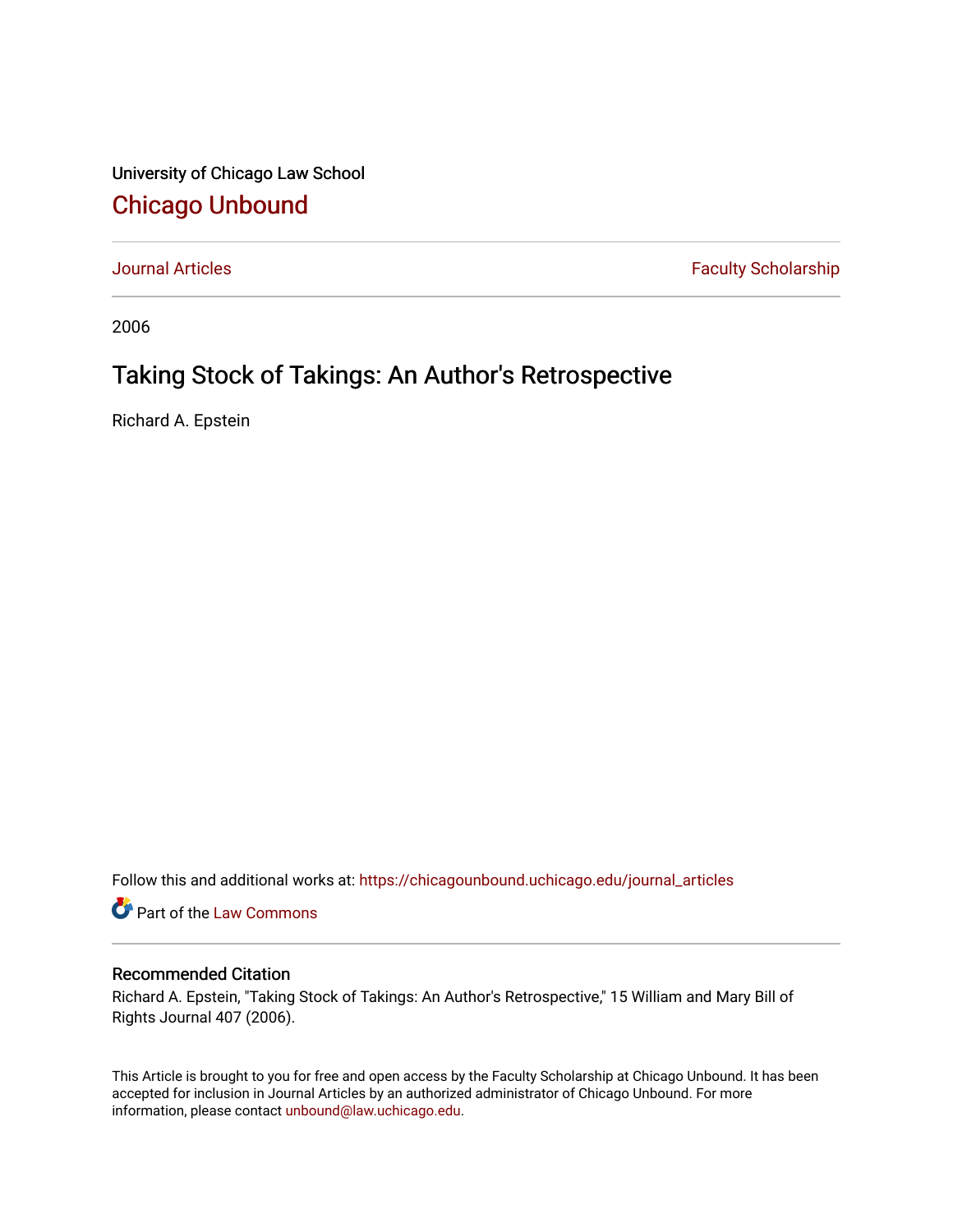# **TAKING STOCK OF** *TAKINGS:* **AN AUTHOR'S RETROSPECTIVE**

# RICHARD A. EPSTEIN\*

## *I. TAKINGS* A GENERATION LATER

It is my very great pleasure to write a short response to these presentations given at the conference held in connection with the decision of the faculty of the William  $\&$ Mary School of Law to designate me as the recipient of the second Brigham-Kanner prize. I am especially grateful that the prize was awarded for my book *Takings,'* which seems after twenty years to have weathered at least some of the scathing criticisms sent in its direction on the occasion of its publication.<sup>2</sup> Before commenting briefly on the three papers in this symposium, let me express my continued puzzlement as to why the book has attracted such fierce criticism. The obvious reason is that my extended analysis of the Takings Clause ended with the "modest" conclusion that the vast redistributive programs of the New Deal were in fact unconstitutional if the Takings Clause was given its proper interpretation, one that properly combined its specific language with its larger intellectual structure.<sup>3</sup> Everyone knows that the clause itself says, "[N]or shall private property be taken for public use, without just compensation."4 As Eric Claeys points out, an aggressive reading of this clause cannot be blithely dismissed as suffering from the oxymoronic features of substantive due process. 5 Clearly, the text of the clause contains no internal contradiction. The key interpretive question asks what weight should be given to each of its constituent terms.

- **<sup>3</sup>***See* EPSTEIN, *supra* note 1, at 281-82.
- <sup>4</sup>U.S. CONST. amend. V.
- **'** Claeys, *supra* note 2, at 441-43.

<sup>\*</sup> James Parker Hall Distinguished Service Professor of Law, University of Chicago Law School; Peter and Kirsten Bedford Senior Fellow, The Hoover Institution. My thanks to the editors of the *William & Mary Bill of Rights Journal* for allowing me to write in response to comments delivered on October 29, 2005, at a conference in honor of my receiving the Brigham-Kanner award, and to Corina Wilder, University of Chicago Law School, Class of 2008, for her excellent research assistance.

RICHARD A. EPSTEIN, TAKINGS: PRIVATE PROPERTY **AND** THE POWER OF EMINENT DOMAIN (1985).

*<sup>2</sup> See, e.g.,* Thomas C. Grey, *The Malthusian Constitution,* 41 U. MIAMI L. REV. 21 (1986); Mark Kelman, *Taking* Takings *Seriously: An Essay for Centrists,* 74 CAL. L. REV. 1829 (1986) (reviewing EPSTEIN, *supra* note 1); Joseph Sax, *Takings,* 53 U. CHI. L. REV. 279 (1986) (reviewing EPSTEIN, *supra* note 1). All three scholars were in attendance at a conference on *Takings* held in late 1985 at the University of San Diego Law School, whose proceedings were later reprinted in full. *Proceedings at the Conference on Takings of Property and the Constitution,* 41 U. MIAMI L. REV. 49 (1986). For more choice tidbits, see Eric R. Claeys, Takings: *An Appreciative Retrospective,* 15 WM. & MARY BILL RTS. J. 439, 439-40.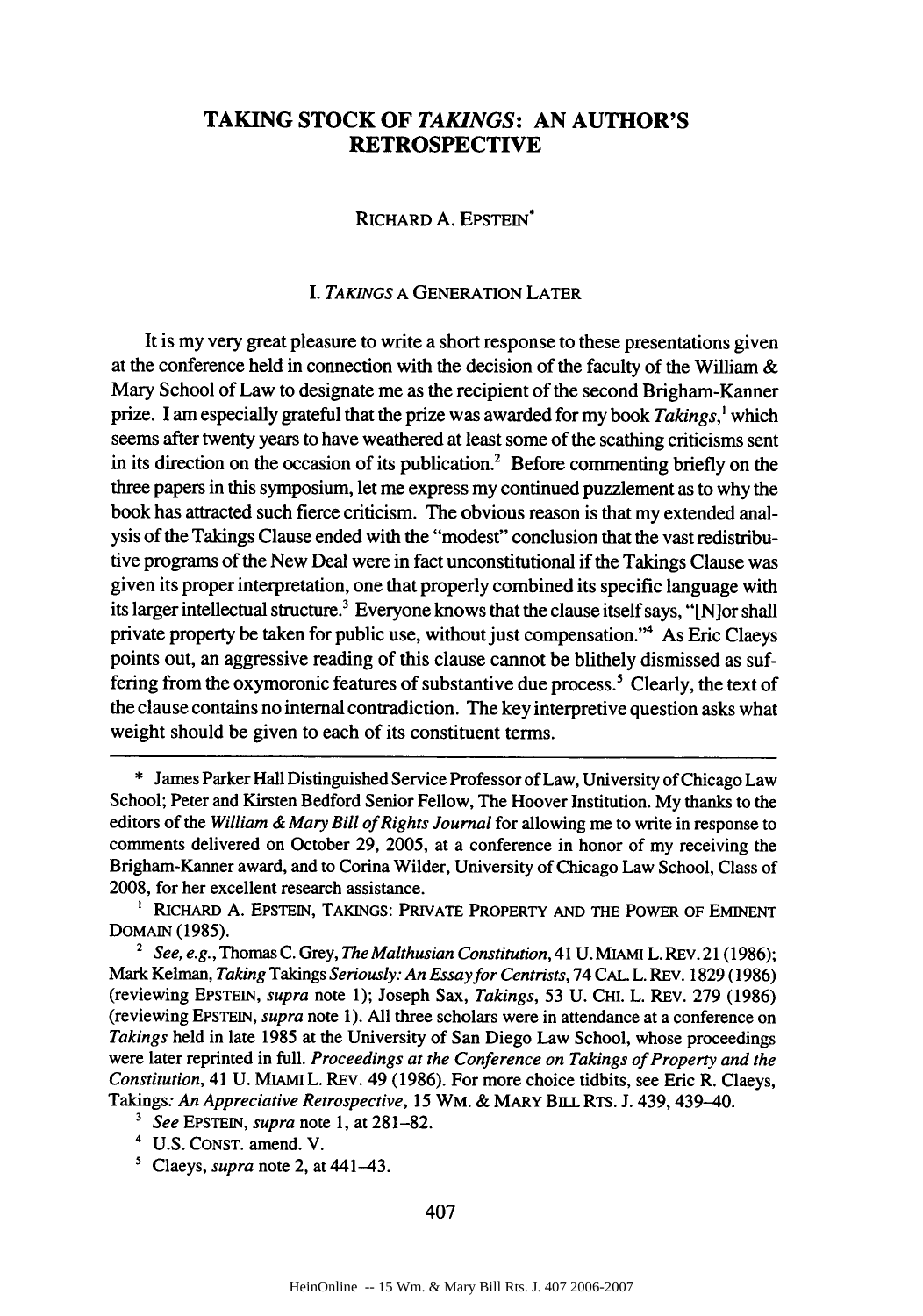To start with the first key term, private property is one of our most comprehensive social institutions, so it seems odd to give it a narrow construction that bears scant resemblance to the term "private property" as it is used in the private law. Land and chattels are obviously part of the overall picture. And more importantly all interests in land—leases, mortgages, life estates, reversions—are part of it as well. When John Locke wrote that property embraced our "Lives, Liberties and Estates," he gave private property a broader definition than the standard account, by including the personal freedoms that in practice seem to be better located in the constitutional protections for speech, contract and religion. But even if these interests are excised, the Takings Clause still covers a lot of turf, and it is not a sensible construction of the phrase to try to limit it to, for example, the protection of the right to exclude only when the conception from Roman times forward has always included the rights of use and disposition as well.<sup>7</sup>

So perhaps then we could narrow the meaning of the clause by putting tough emphasis on the term "taken" which could be limited only to the outright physical dispossession of property. But it would be odd in the extreme to hold that the state has not taken property when it strips a mortgagee of his lien, when it denies the holder of a future interest the right to enter his land on the termination of a life estate, when it prohibits the holder of a patent from practicing his art, or when it requires the owner of a trade secret to share it with the rest of the world. Clearly a sensible reading has to accept that the meaning of the term "private property" covers liens, future interests, and intangible forms of property. The full range of private law interests are implicated by the clause, and any removal of rights from the standard bundle of rights-a phrase which will be addressed more later-subjects the government action to examination under the Takings Clause. Thus if a party lets a friend into his house for a day, and that person refuses to leave when the invitation has expired, it is just word play to insist that property has not been taken because the entrance was lawful even though the tenant's holdover was not. Yet the constant effort to situate rent control statutes outside the law of takings rests on the odd conceit that the holdover tenant has not displaced the original owner.'

The clause's coverage, moreover, does not stop with this individual taking. *Takings* makes a concerted effort to explain why in principle we can draw no sharp line between the outright confiscation of the land of one person, and the regulation of use or disposition by many persons.<sup>9</sup> The argument is that each fractional interest in property counts as property. The property of two or more individuals counts as property as well, so that regulation should be understood as consisting of many small takings

**<sup>6</sup>** JOHN LOCKE, Two TREATIsEs OF GOVERNMENT [ 123, at 350 (Peter Laslett ed., Cambridge Univ. Press 1988) (1690).

**<sup>7</sup>** EPSTEIN, *supra* note 1, at 63-92. On the definitional question, see A.M. Honore, *Ownership, in* OXFORD ESSAYS IN JURISPRUDENCE 107 (A.G. Guest ed., 1961).

**<sup>8</sup>**EPSTEIN, *supra* note 1, at 176-77, 186-88.

**<sup>9</sup>** *Id.* at 93-104.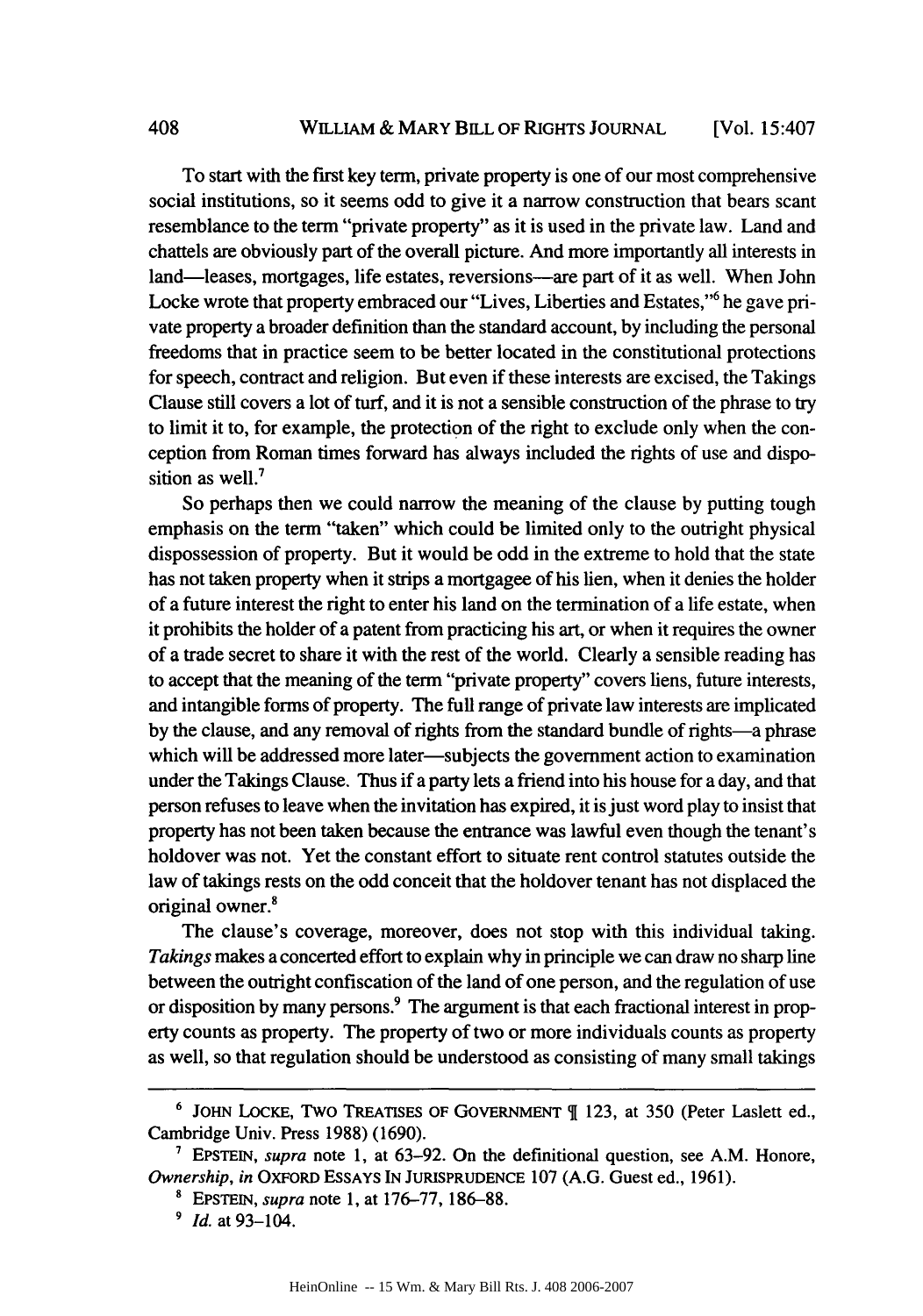from an ever-expanding number of separate individuals. The modem law of course rejects this view, but only at a horrible price of being utterly unable to explain which forms of regulation go "too far" and which remain on the acceptable side of the line. There is a continuum here both with respect to the number of persons whose property is taken and the extent of the taking from each. It may well be distressing for defenders of regulation to have to confront the argument that no form of regulation escapes scrutiny under the Takings Clause. But at the same time the defenders of the status quo concede the incoherence of the current system, which tries to draw a line at "all viable economic use," without explaining why this fix makes sense, even to them. As I am fond of saying, it takes a theory to beat a theory, and on this point there is no theory out there which offers a unified treatment of traditional dispossessions and various forms of state regulation.

Next, what about just compensation? The key point here is that the division of thinking on the compensation issue parallels that on the regulation side. In cases of isolated takings the challenge is to figure out what measure of compensation is owing and why. With widespread regulations, the key element is to understand the role of implicit in-kind compensation, which receives so much attention in *Takings.10* Let us take these in sequence.

In evaluating the level of cash compensation for outright takings, it is critical to revert to the central purpose of the Takings Clause, which is to see that the state does not force special burdens on those individuals who have been forced to sacrifice their property to advance the common good. Yet the usual formulas that tie compensation to fair market value fall far short of that goal. Most obviously, they do not give any credit to the greater use or subjective value of property that is not up for sale. Nor does the formula attempt to take into account any of the dislocations that government coercion forces on the property owner. Wearing those blinkers means that the law excludes compensation, legal fees, appraisal fees, moving expenses, loss of good will, and a favorable neighborhood and environment. I can still recall when I first encountered Gideon Kanner's trenchant exposition of this point in the *California Western* Law Review, with his ruthless exposé of the systematic shortfall under the law that is as cogent today as when it was written thirty-six years ago. **"** Kanner was of course primarily concerned with issues of text and fairness.<sup>12</sup> But the gaps in compensation are not just a matter of equity, although they are surely that. The basic error in compensation also leads to a systematic overcondemnation of land by understating the losses that the taking inflicts. The point here is not to deal with compensation solely from the vantage point of the party whose property has been taken, but from the larger social point of view of setting the right prices to avoid distortions in government decisions.

**<sup>10</sup>**EPSTEIN, *supra* note 1.

**<sup>&</sup>quot;** Gideon Kanner, *When Is "Property" Not "Property Itself': A Critical Examination of the Bases of Denial of Compensation for Loss of Goodwill in Eminent Domain,* 6 CAL. W. L. REV. 57 (1969), *discussed in* EPSTEIN, *supra* note 1, at 82.

*<sup>2</sup> See id.* at **61.**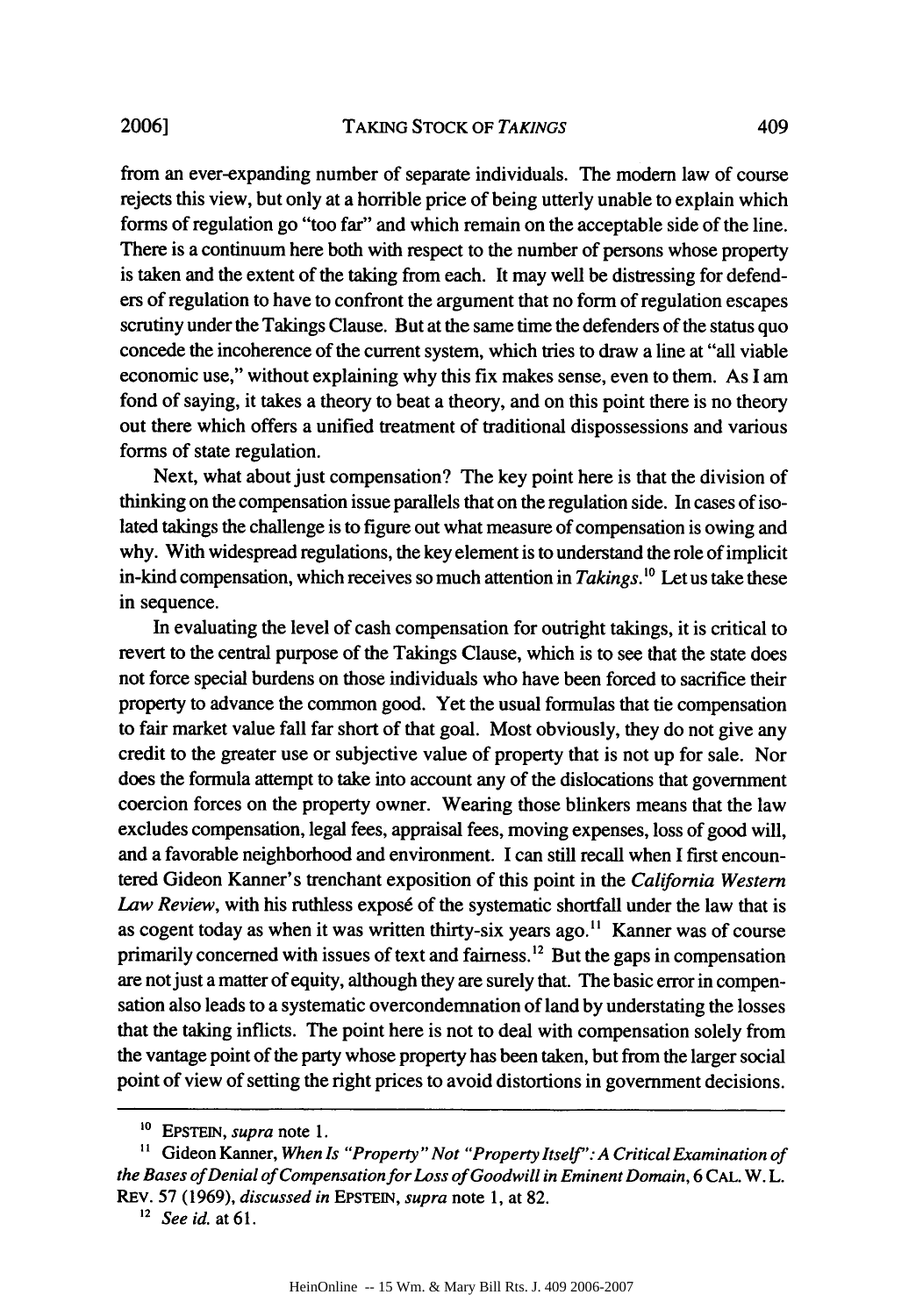With respect to general regulations, it is manifestly impossible in most cases to offer cash compensation to the thousands of individuals who are adversely impacted by the state action. Nor is it necessary to try. The broad definition of a taking is in many instances offset by the broad definition of compensation, which takes into account the benefits that state action provides to the very people whom it regulates. A zoning regulation for example hits many people at the same time. In some instances it overcomes prisoners' dilemma games and allows them all to reach higher levels of utility. Many sign ordinances have this effect, by keeping everyone from blocking the views of the sign next door. In other cases, regulation is a device to cripple one competitor for the benefit of another. I see no reason why two forms of regulation should be treated the same if there is any sensible way to distinguish between them, and happily, there is, by looking first for a disparate *treatment* of the regulated parties, and next to the disparate *impact* of regulation on similarly situated parties. Why defend a regime that can zone a business parcel on one side of the road for agriculture, while the parcel across the way is allowed to have, without competition, a shopping mall? In working through the implications of the Takings Clause, my objective has never been to tilt the balance of advantage one way or the other. Far from seeking to create privilege, the purpose of a sound interpretation, then as now, is to limit its impact.

Next, there comes the question of public use. The obvious cases all include situations where the property is used by the public, where it is beyond the power of any court to knock out foolish proposals to build unneeded highways. But a sensible use of the conception also allows the state to take property for private use where the lands that are adversely impacted have little value to the owner who stands in a key location that allows him to extract a huge advantage from playing the holdout card. That is the import with cases that allow a mine to run a tram over scrub land to reach a railroad. Yet there is no reason because one goes this far to take the position that it is perfectly fine to condemn private homes for some grandiose urban renewal project that is never likely to get off the ground. Even though there will be some doubtful cases, we can surely distinguish the two extremes, and the failure to do this in *Kelo v. City of New London13* created a major league crisis of confidence for the Supreme Court. Liberals rightly saw in *Kelo* an urban bulldozer that allows insiders to take advantage of their political clout. On the other side, conservatives saw in *Kelo,* a gratuitous weakening of the institution of private property. Once again, there is little reason to be upset with the approach in *Takings.*

Thus far I have spoken only of the explicit components of the Takings Clause. The position taken in *Takings* was not literalist in any sense, but recognized that the Takings Clause, like all great constitutional commands, sets up a presumption that can be overridden in those cases in which the exercise of property rights necessarily trenches on the rights of others. The entire discussion of the much mooted notion of the police power—nowhere mentioned in the text—is an effort to trim the clause down to size, without allowing the exception to become so large as to swallow the entire provision.<sup>14</sup>

410

**<sup>11</sup>** 545 U.S. 469 (2005).

<sup>14</sup>*See* EPSTEIN, *supra* note 1, at 107-45.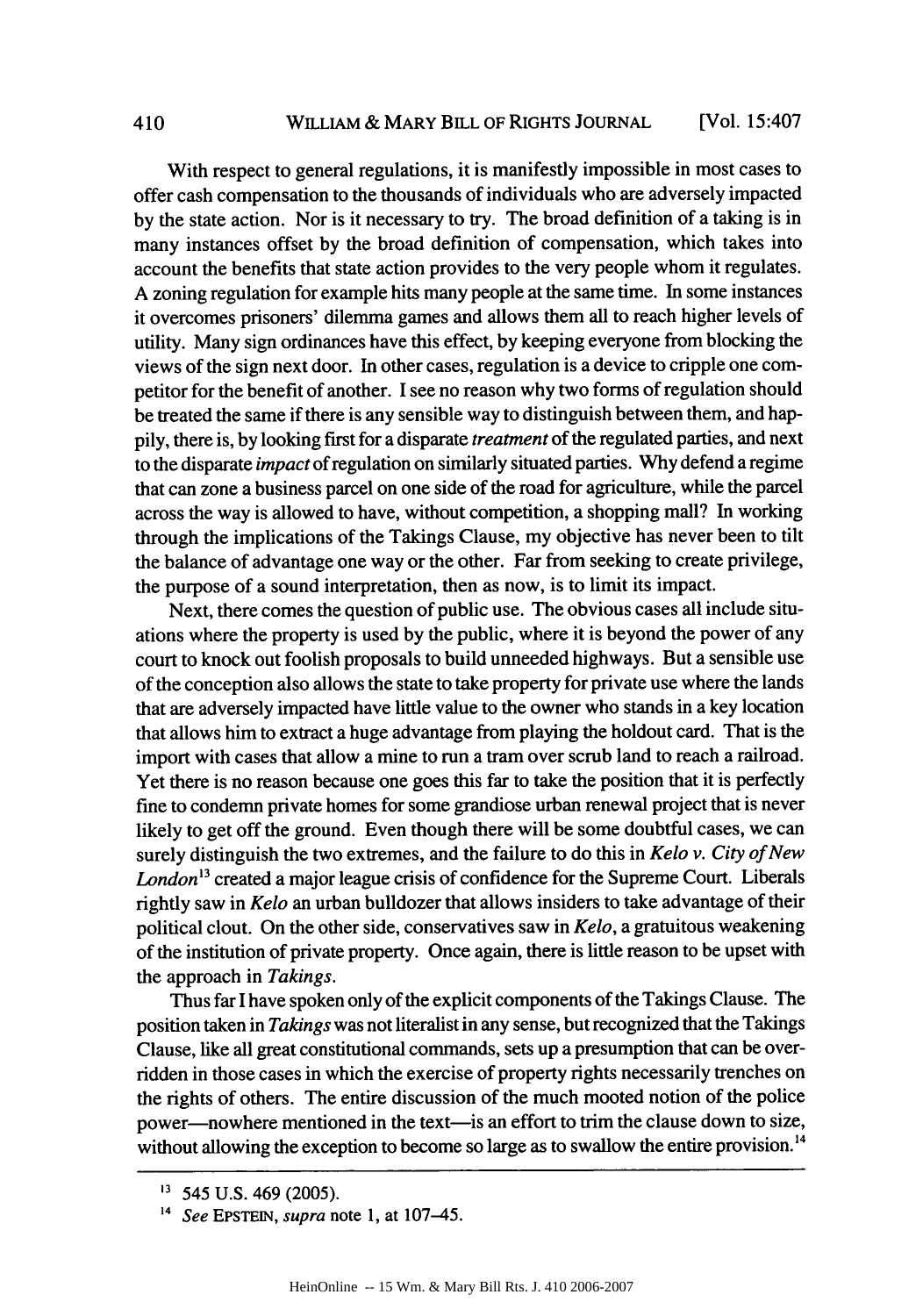Thus stopping nuisances is one thing, but insisting that land remain vacant for the benefit of tourism is quite another. Working the way through the justifications that the state can use to limit the use of property does bring up some marginal cases (e.g., billboards), but that hardly means that the exercise is not worth undertaking. In the private law, we distinguish between activities that can be enjoined by neighbors and those which cannot. I see no reason why those insights cannot be used to explain the constitutional response in analogous situations.

Using this approach does call into question much of zoning and rent control, for example, but again the defenders of the status quo have to show why the critique of these forms of regulation is wrong or why either of these dysfunctional institutions should survive. I suspect, however, that the real unhappiness with *Takings* is the tough line that it took to all forms of redistribution, from unemployment benefits to social security, Medicare, and welfare. There are times when I share these doubts, as there is much that is laudable in seeking to give a helping hand to individuals who have suffered from bad luck. But that hardly clinches the case that the state imposition of freewheeling transfer payments should be allowed. In all too many cases, the grotesque set of cross subsidies, such as agricultural and dairy products, has produced ruinous consequences. Many of the most ambitious programs like Social Security and Medicare, are impossible to change in midstream today, but their basic unsoundness was apparent on day one. There is no way to control the level of utilization of services that are consumed by any one person individually when they are paid for collectively. The need for welfare would be drastically reduced if the stronger protection of private property and (for completeness) economic liberty were respected in the courts. And the much feared welfare reforms of the Clinton administration have cut the welfare rolls without any of the dislocations that its critics predicted. My sense is that the system would work well if these programs were removed. But even if not, at least some effort to stop programs that work redistribution haphazardly, or worse, from poor to rich, should be curtailed. The New Deal was a peculiar mixture of market interferences and wealth transfer payments that did more harm that good, even on the dimension by which it chose to judge itself. In substance, its key program was all takings from A to B, without compensation. So the criticism was badly misplaced. To give a systematic exposition of where the law went wrong does not need an apology.

## HI. COMMENTS ON THREE AUTHORS

Let me now turn to the three papers in this collection. Happily, as we move twenty years down the road, the temper of the times has changed, and the comments that the book receives today are far less harsh than those directed its way when it was first published. The entire intellectual climate that posited state regulation of markets was needed for comprehensive economic justice is no longer accepted on faith. The intellectual division of opinion is much more balanced, as is evident from these three papers.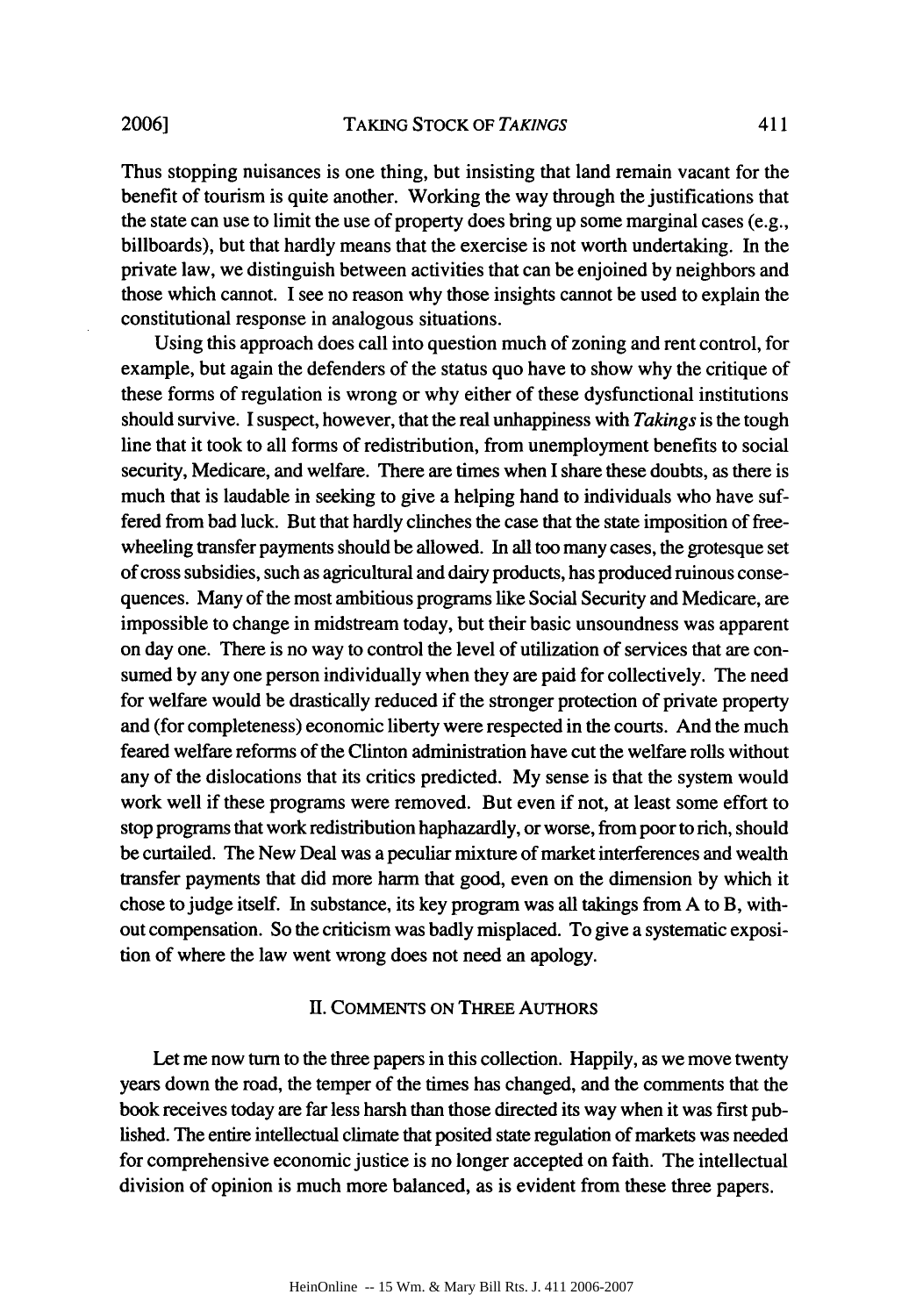### *A. James Ely*

I am exceedingly grateful to James Ely for pointing out what I have long, and ruefully known-namely, that there is little reason to think that the courts have adopted my positions in whole, or even in part.<sup>15</sup> Although there is the odd movement in that direction, <sup>16</sup> it is strictly a case of two steps forward and one step backwards, if that. But writing a book like *Takings* can never be called a failure because it is unable to reverse the direction of judicial thinking that has lasted for over fifty years. It is quite enough to break the intellectual monopoly that once backed up the New Deal order. The overall political and intellectual debate will be conducted, in my view, at a far higher level precisely because political competition has replaced monolithic liberal orthodoxy. And the impacts will be felt at all levels, because political officials and private parties now have to think twice about whether they want to engage in the kinds of activities that *Takings* condemns. Obviously, many interested parties will work to preserve the status quo. But if one can switch the climate of opinion even a little bit, it will change the kinds of projects that are proposed and accepted, hopefully for the better. In that regard, I am more than happy that Professor Ely identifies this ability to help shift the general scope of public discourse as the greatest influence of my work.<sup>17</sup>

### *B. Eric Claeys*

In one sense, Eric Claeys takes off where Ely and I began our essays by trying to puzzle through the huge chorus of boos that *Takings* generated when it hit the market. He stresses, as noted earlier, the unhappiness that liberal scholars had when a theoretical book sought to question the dominant intellectual Zeitgeist in which the realist tradition on property rights paved the way for the rise of the welfare state in which these rights were truncated in favor of the expansive administrative process of the sort that got going just as the older system of property rights fell into decay.<sup>18</sup> Nor was it easy to ignore the circumstances that surrounded the publication of the book. The Reagan White House had appointed Edwin Meese as Attorney General, and just before *Takings* was published, there was an article in the House organ of the Heritage Foundation, *Policy Review,* that mentioned me (along with Robert Bork, Antonin Scalia, and William Ball) as potential Supreme Court nominees,<sup>19</sup> which was quite enough to add distress to my many critics at the time. All this was of course a pipe dream, for, as

412

**<sup>&</sup>quot;5** James W. Ely, Jr., *Impact of Richard A. Epstein,* 15 WM. **&** MARY BILL RTs. **J.** 421, 422-23.

*<sup>16</sup> See id.* at 422-24.

*<sup>&#</sup>x27;7 Id.* at 426-28.

*<sup>&#</sup>x27;s* Claeys, *supra* note 2, at 439-40.

**<sup>&#</sup>x27;9** Richard Vigilante, *Beyond the Burger Court: Four Supreme Court Candidates Who Could Lead a Judicial Counterrevolution,* **POL'Y** REv., Spring 1984, at 20.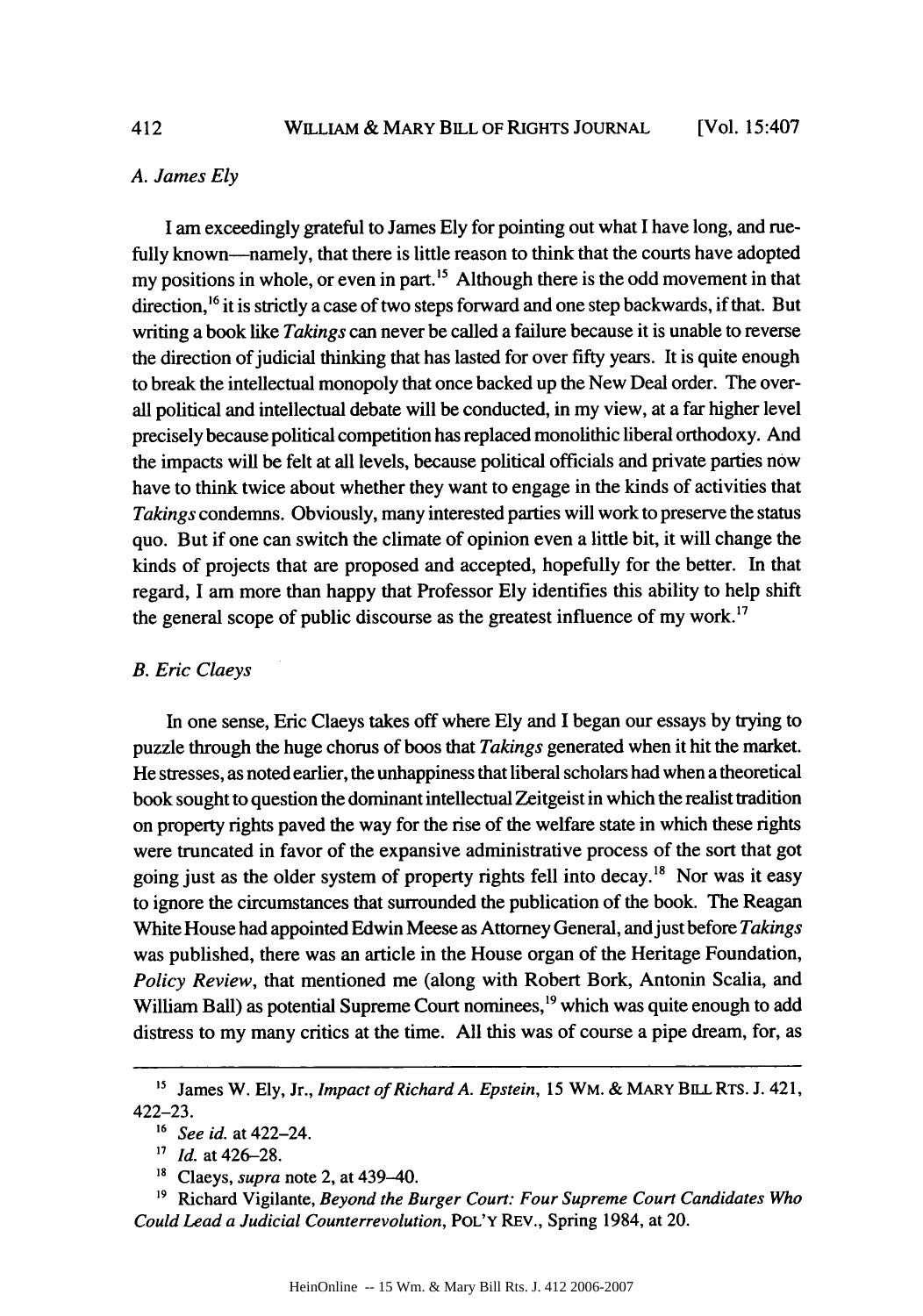Claeys points out, the Reaganites themselves took a much more cautious view of judicial power than I did, and in fact, as good government officials, they were more comfortable with the permanence and justice of regulation than this impatient outsider.<sup>2</sup>

Claeys is, I think, more or less on the money when he traces the reception that my views have received both in the Supreme Court and in academic rights.<sup>21</sup> As to the first, he rightly notes that *Lucas v. South Carolina Coastal Council2 <sup>2</sup>*advanced the proposition that a total economic wipe-out should be treated as a taking. However, subsequent decisions made it clear that, in general, the balancing tests of *Penn Central Transportation Co. v. New York City*,  $^{23}$  which I have criticized elsewhere,  $^{24}$  dominate in all but the narrowest class of total wipe-outs.<sup>25</sup> I only wish that he had more time to discuss the deep intellectual confusions that the intellectual timidity in *Lucas* spawned. In my view, the most regrettable features of Supreme Court jurisprudence in this area are driven by two points. First, Justices on all sides of the intellectual spectrum do not want to own up to the breadth of the Takings Clause, by reading it in parity with, say, the First Amendment protection of freedom of speech. Second, they have deep intellectual confusions about the ideal structure of property laws. If there were ever an area that shows the doctrinal chaos that can come from "taking one case at a time," takings law is it. Decisions are laid down without any sense as to how they fit into a comprehensive framework. Watching their painful juxtaposition is to see constant movement and trendy argumentation in little intellectual light.

All these defects are further illustrated by Justice Kennedy's remark in *Lucas* that he has no desire to see takings law freeze around "a static body of state property law."'26 The remark is intended to convey the appearance of cautious awareness of the constant and rich evolution of property law. But it in fact throws the baby out with the bath water. In principle, there is much to commend about the static conception of the common law.27 Rightly understood, it refers back to the stable set of expectations that is needed to allow voluntary transactions to take place with a minimum of fuss and confusion. Just think of how matters would be if the concept of property was subject to constant evolution so that the person who bought Blackacre on one day would not know whether he could sell it on the next. The entire force of the maxim *nemo dat quod non habet*—no one is allowed to convey what he does not own—is intended to

- **<sup>22</sup>**505 U.S. 1003 (1992).
- **<sup>23</sup>**438 U.S. 104 (1978).

**<sup>25</sup>**Claeys, *supra* note 2, at 443.

**<sup>20</sup>**Claeys, *supra* note 2, at 440-42.

**<sup>21</sup>** *See* id. at 442-45.

<sup>&</sup>lt;sup>24</sup> Richard A. Epstein, *The Ebbs and Flows in Takings Law: Reflections on the* Lake Tahoe *Case,* 2001-2002 CATO SUP. CT. REv. 5, 28-29.

*<sup>26</sup>Lucas,* 505 U.S. at 1035 (Kennedy, **J.,** concurring).

**<sup>27</sup>**Richard A. Epstein, *The Static Conception of the Common Law,* 9 J. LEGAL STUD. 253 (1980).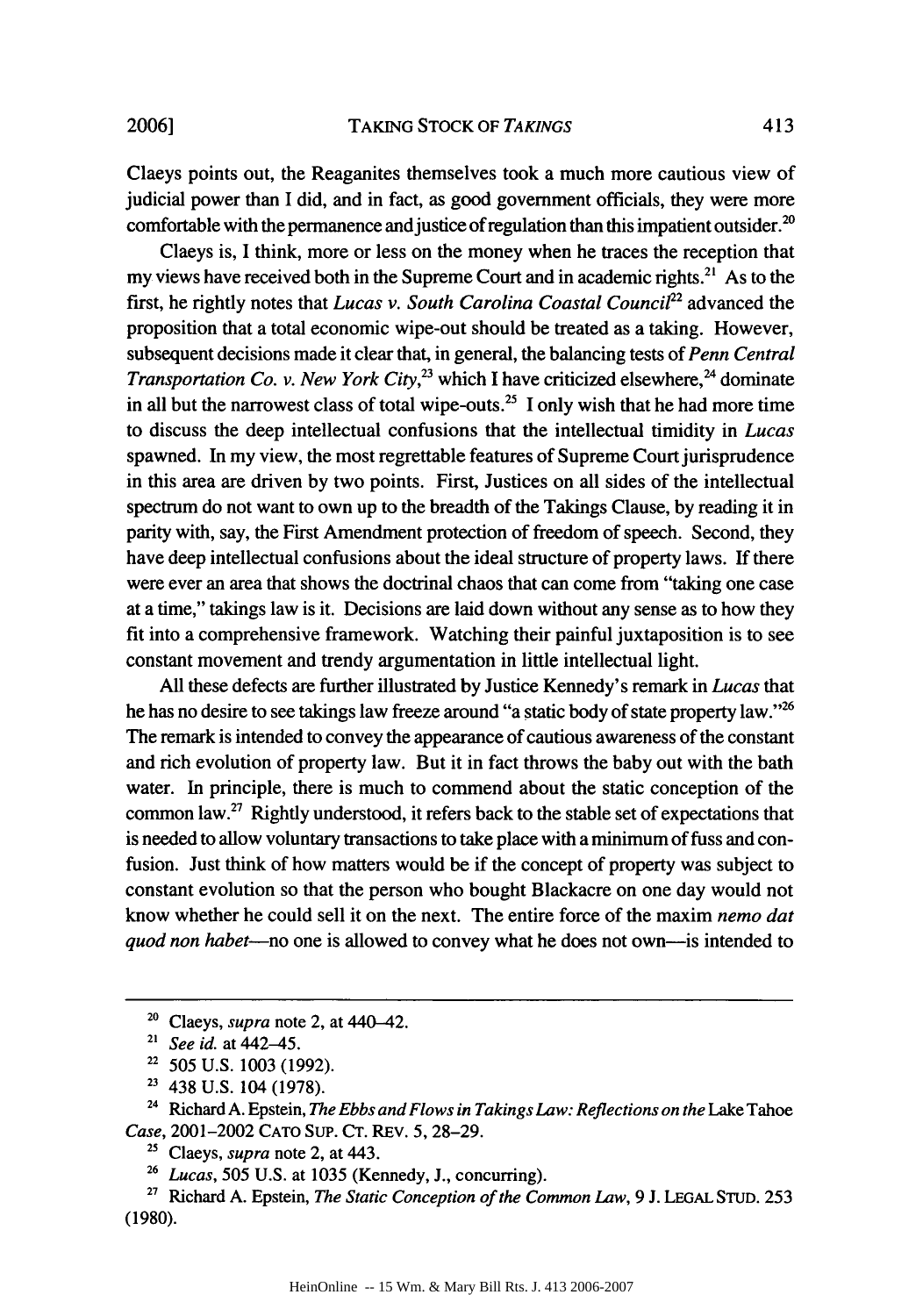secure the chain of title to real property so that individuals who invest on one day will not see their holdings stripped from them on the next.

There are, of course, situations in which the evolution of property rights is needed, but this is a process that should never be undertaken casually **by** a court that thinks rights would be better configured in other ways. Rather, it is important in all cases to show how the transformation in rights is triggered **by** a technological change that the older system of property rights could not take into account. It is, therefore, sensible to think of pooling arrangements for oil and gas that lie under multiple plots of land, or to find ways to make the upper airspace a highway for aviation, or to allow for the free movement of radio waves across the borders of private property. But such changes satisfy a quite exacting set of standards. First, they all involve situations in which the relaxation of older property rules produces huge overall gains with little or no dislocation of the economic interests of any of the affected parties. In addition, these systems can be arranged so that virtually all persons whose property is taken receive in exchange a set of benefits that are equal to or, in practice, far greater than those which they surrendered, so that wholly without cash side payments they are left better off than before. Such was the reason I spent so much time dealing with the problem of implicit-in-kind compensation in *Takings.28*

The real question is how this particular insight applied to the regulation in *Lucas,* which told landowners that they could not build on their property at all given the risks of its destruction **by** hurricanes and land movements.29 On this point, there is simply no reason why the traditional ownership rules did not apply to this situation. South Carolina could make no credible claim that building ordinary homes created a nuisance to other parties. The risk of destruction, which is quite real in these cases, should lie with the owners when the main function of the state is *not* to supply the subsidized insurance that encourages foolhardy adventures that turn sour. But the lesson to be taken from all of this is not that the state should be able to stop construction dead in its tracks, but that it should remove the subsidies that force others to pay for whatever construction a landowner makes along dangerous, but desirable, coastal regions. On this point, the last things we need are evolving rules. What is needed is a clear recognition that owners take the risk of destruction of their own property as the cost of getting the benefit from its use. The complex issues of coordinated networks and common-pools, issues that drive the airspace, telecommunications, and oil and gas industries, are nowhere to be seen. What is now needed is not a retreat from *Lucas* but a clear sense that it applies to all lesser schemes by the state that use an excess of legal process to starve and choke off development for the benefit of neighbors, an issue raised to an art form by the Supreme Court in its misconceived decision in *Williamson County Regional Planning Commission v. Hamilton Bank.3°*

414

<sup>28</sup>**EPSTEIN,** *supra* note 1, at 195-215.

*<sup>29</sup> Lucas,* 505 U.S. 1003.

<sup>30 473</sup> U.S. 172 (1985).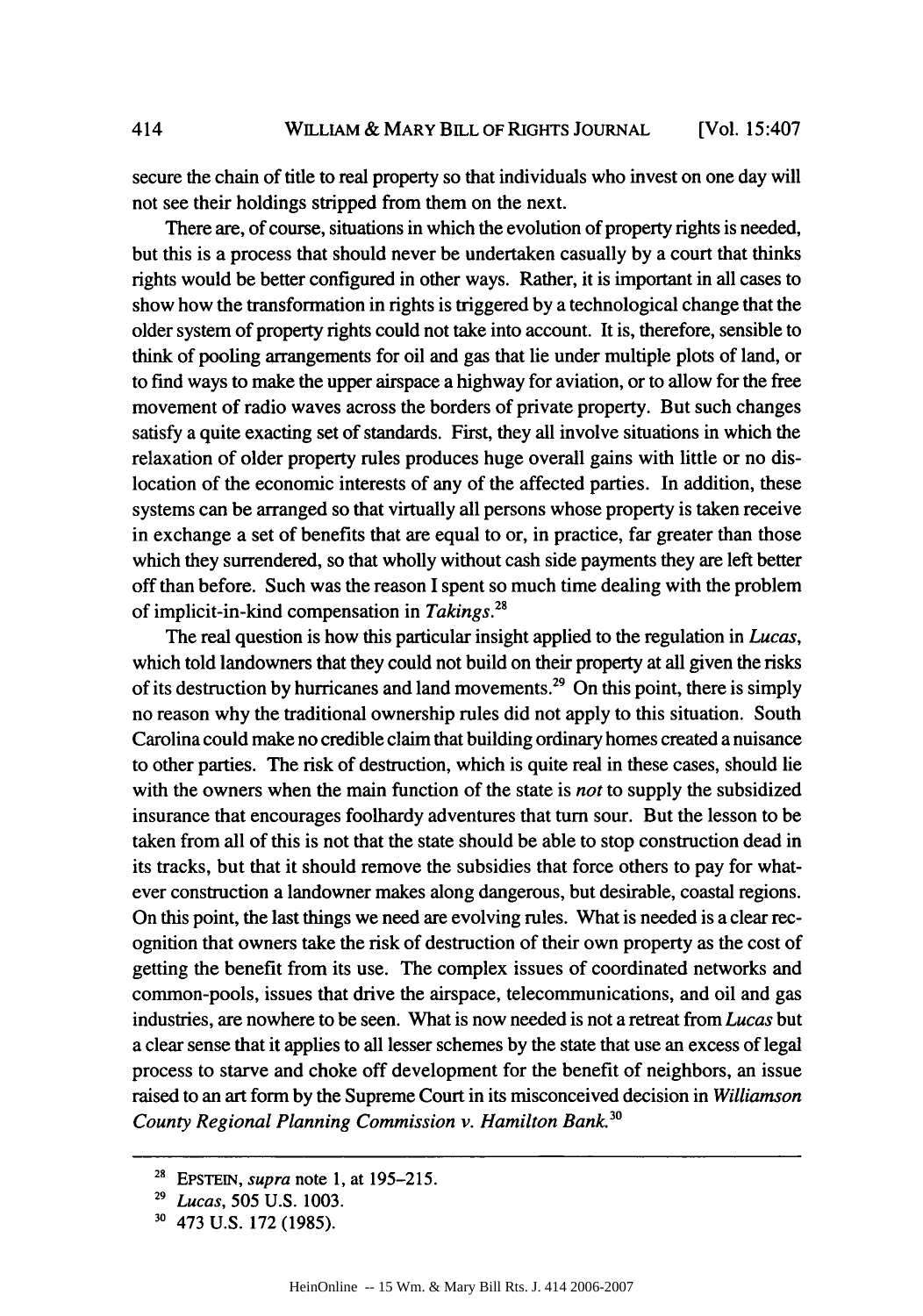I also think that Claeys is on the money in thinking that the Privileges or Immunities Clause of the Fourteenth Amendment is in fact the natural home by which the Takings Clause is made applicable to the states.<sup>31</sup> Correcting the sins of the *Slaughter-House Cases*<sup>32</sup> decision only took place by forcing these guarantees through the Due Process Clause, which led to the constant fight over the appropriate nature of this oxymoron. I do not think that we should transform the name "Takings" to "Abridgements"<sup>33</sup> because even though partial takings are abridgments of property rights, there are lots of areas in which the abridgments involved, are not takings claims. The important point to note here, however, is that the later amendments tend to speak in terms of "deny or abridge" as if they lack confidence that the limited notion of abridgment also embraces a total denial. But no one should want to read the First Amendment to allow the total abrogation of all speech because denials are the end point of a continuum that covers all abridgments. Takings run parallel argument in the opposite direction. There is no sensible case, with or without incorporation, to let it cover total deprivation of rights, ignoring all lesser incursions thereon. In both cases, the scope question is resolved in favor of broad judicial review, so that the battle takes place on the three frontiers of police power, public use, and just compensation.

At this point, Claeys shifts gear into high theoretical mode, and uses takings to attack the view that property is nothing more than an arbitrary assemblage of rights into a bundle of rights.<sup>34</sup> He has somewhat more distaste for that phrase than I do, but his substantive point is right, whether one embraces the bundle of rights metaphor or not. Thus the view that I defended in *Takings* stressed that there were certain incidents of ownership, possession, use, and disposition that fit together closely and functionally so that it is not possible to give one attribute, such as the right to exclude others (which need not include the *owner's* right to enter), priority over all the others. The explanation for this unity is that it avoids the endless wrangling that would occur if rights of possession were assigned to one person, use to a second, and disposition to a third. And it avoids the senseless social waste that might occur should someone decide to allocate possession, but deny that the rights of either use or disposition are part of the title to the land belonging to the first occupier. The point is that the unity of ownership is a coherent assembly of rights so that anyone who wishes to break it down has to explain why he is justified in doing so, and what compensation he will supply for disrupting that body of rights.

Although this need not be the case, the modem use of the bundle of rights is meant to suggest that you can "add a stick, remove a stick" at will, and it does not matter for

**<sup>&</sup>quot;1** Claeys, *supra* note 2, at 443-47; *accord* Richard A. Epstein, *Of Citizens and Persons: Reconstructing the Privileges or Immunities Clause of the Fourteenth Amendment, I* N.Y.U. J.L. & LIBERTY 334, 340-46 (2005).

<sup>32 83</sup> U.S. (16 Wall.) 36 (1872).

**<sup>13</sup>***See* Claeys, *supra* note 2, at 446.

<sup>&</sup>lt;sup>34</sup> *Id.* at 447–53.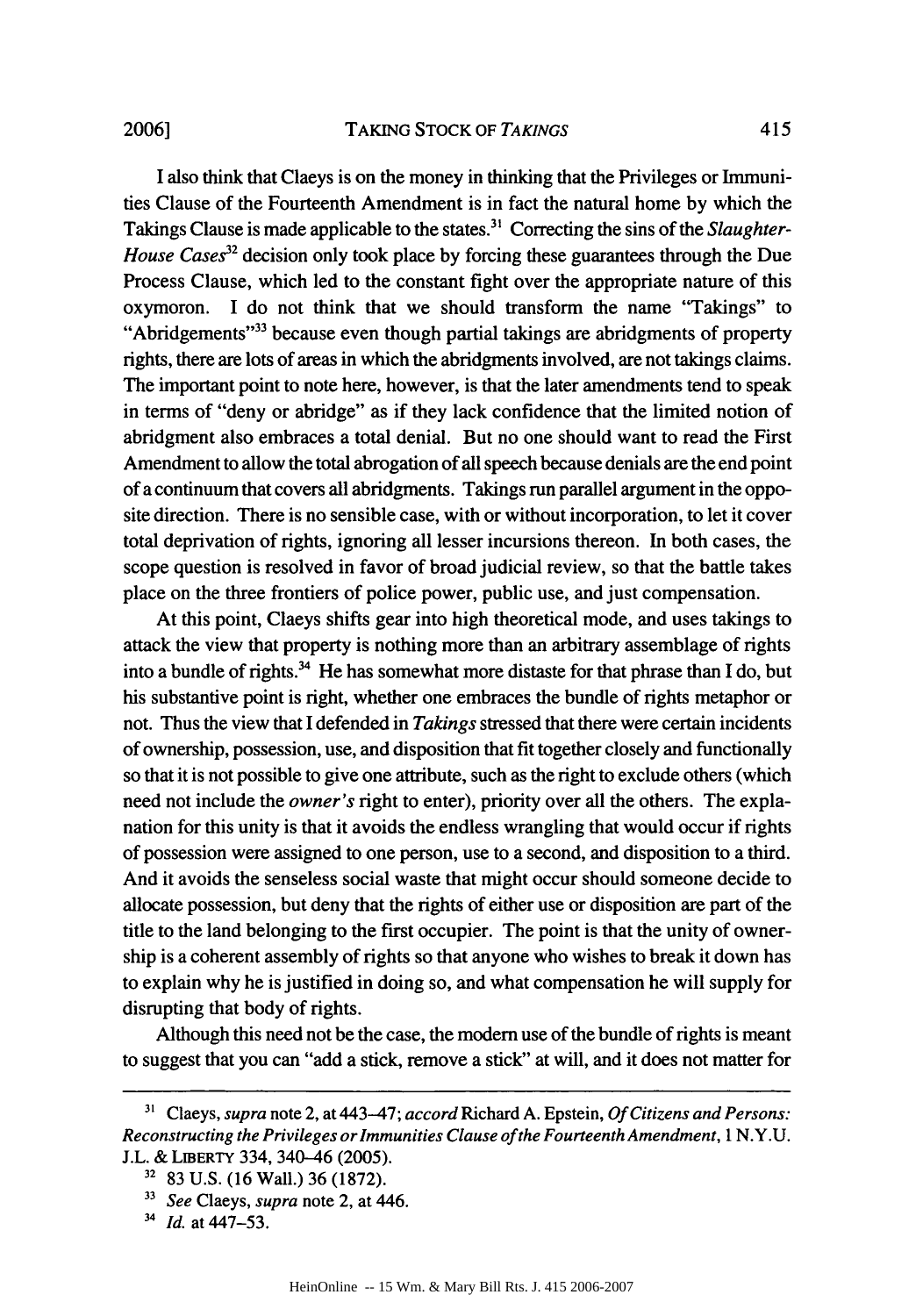constitutional purposes. I think that larger political forces than the bundle of rights language were at work here. But whether Claeys is right to give the phrase causal efficacy is a second-order issue.<sup>35</sup> The key point is that the newer attitude toward property, championed by such writers as Robert L. Hale and Arthur R. Corbin, gives the state an unquestioned power to reconfigure or redefine property at will, so that no owner of land can be upset if the right to build over ten stories or lease the premises to pickle vendors is abridged.<sup>36</sup> As Claeys rightly notes, start down this path and you have not left it up to the administrative state to decide what rights belong in what bundles before you get to the question of constitutional protection.<sup>37</sup> It is no accident that Claeys singles out Bruce Ackerman's *Private Property and the Constitution* for raising this erroneous view of the world into a scientific truth.<sup>38</sup> As I argued when the book came out, it is just a deep misconception of how property rights function that invites the instability that is the hallmark of modern land use law.<sup>39</sup>

The upshot is that we no longer protect Lockean rights (which in truth imitate the Roman law conception) but whatever odd constellation of rights survive interest-group politics. If I am right that the compact or unitary bundles of ordinary ownership lead to the efficient allocation of resources, then you can make a knock-out claim against the current system. It spends a fortune to fractionate property rights in an inefficient fashion. This is indeed no idle pipe dream—the first major zoning case, *Village of Euclid v. Ambler Realty Co.,4°* did this when it took a perfectly serviceable 68-acre lot and divided it into three separate zones, knocking down overall value by somewhere between seventy-five and eighty percent.<sup>41</sup> Indeed, Claeys is right to note that the entire Progressive movement (with Woodrow Wilson again over-claiming for the administrative state) started the ball rolling, setting the ground up for the rise of legal realism which led to what Thomas Grey eventually termed the disintegration of property rights.<sup>42</sup>

*<sup>37</sup>Id.* at 451.

<sup>38</sup>*See id.* at 450-51 (discussing BRUCE ACKERMAN, PRIVATE PROPERTY **AND** THE CONSTrrUTION 26 (1977)).

**3'** AcKEP MAN, *supra* note 38, at 26. For my review that takes Ackerman to task for privileging the so-called scientific view from the vulgar lay view, see Richard A. Epstein, *The Next Generation of Legal Scholarship?,* 30 STAN. L. REv. 635 (1978) (reviewing ACKERMAN, *supra* note 38).

<sup>40</sup>272 U.S. 365 (1926).

<sup>41</sup> For discussion of its fate, see ROBERT C. ELLICKSON & VICKI L. BEEN, LAND USE CONTROLS: CASES **AND** MATERIALS 76-92 (3d ed. 2005); for my comments, see Richard A. Epstein, *A Conceptual Approach to Zoning: What's Wrong With* Euclid, 5 N.Y.U. **ENVTL.** L.J. 277 (1996).

*42 See* Claeys, *supra* note 2, at 451 (citing Thomas C. Grey, *The Disintegration of Property, in* NOMOS XXII: PROPERTY 69, 81 (J. Roland Pennock & John W. Chapman eds., 1980)).

 $\mathbf{a}$ 

*<sup>&</sup>quot; See id.* at 450.

<sup>36</sup>*See id.* (discussing Arthur R. Corbin, *Taxation of Seats on the Stock Exchange,* 31 YALE L.J. 429,429 (1922); Robert L. Hale, *Rate Making and the Revision of the Property Concept,* 22 COLUM. L. REV. 209, 214 (1992)).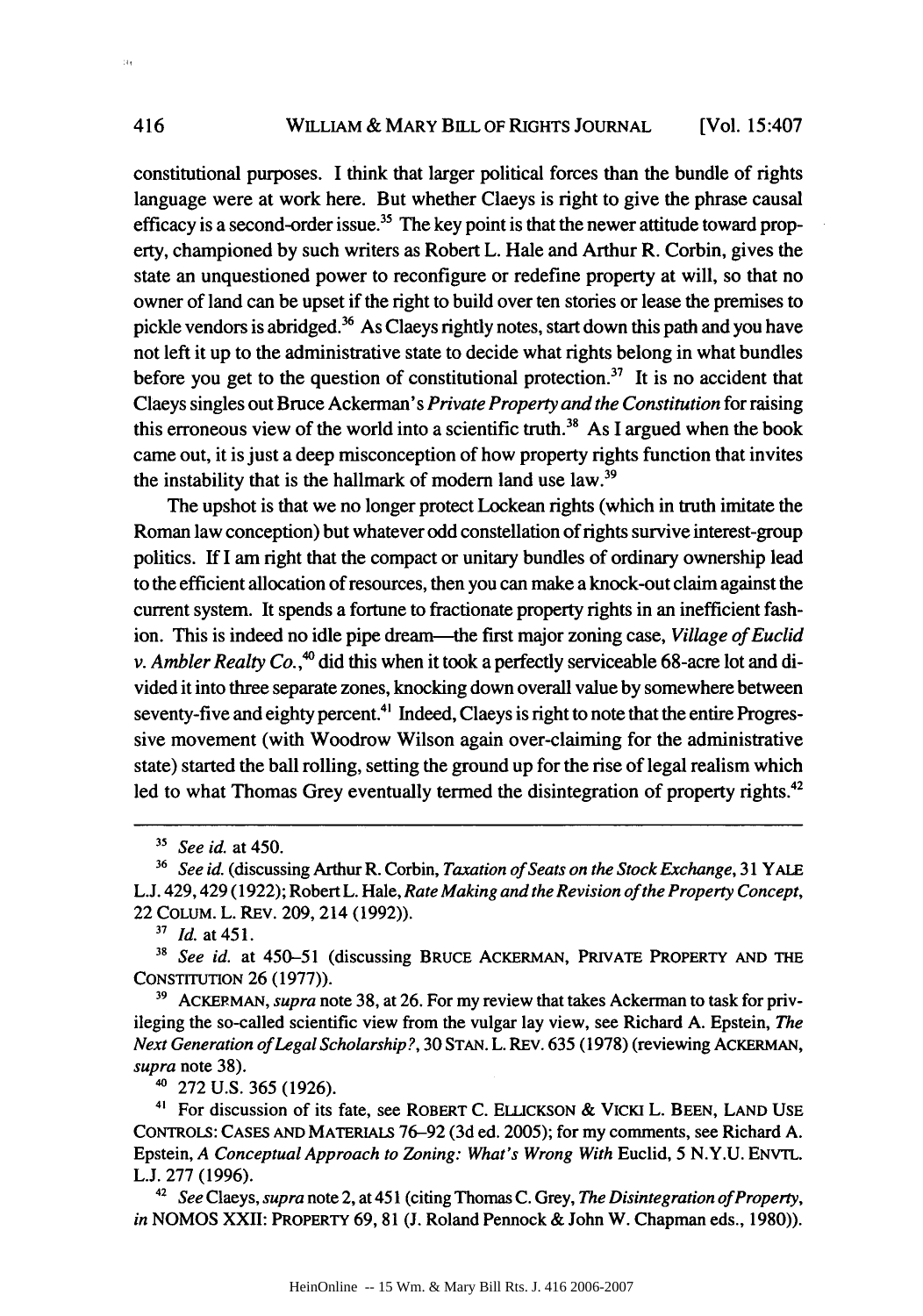After his truly splendid account of the transformation of property rights thinking

in the United States, Claeys addresses the key point of difference between us, which is one of style and argumentation, and less of results.<sup>43</sup> Claeys sees the basic driver of property protection as the natural law tradition which gave pride of place to private property institutions." I am respectful of that tradition, as he notes, but I tend to think that its utilitarian side was more important in the evolution of this doctrine than does Claeys.45 The point is subject to immense difficulty because much of the modem economic jargon that allows for a coherent articulation of the economic position was not available in the formative years of natural law. It is hard to talk about property rights in water, for example, if one does not know the importance of marginal benefits and marginal costs. And it is hard to understand the role of just compensation if there is no linkage between that conception and the standard economic definitions of efficiency that derive from conceptions of Pareto optimality and superiority. But on balance, I think that understanding these variables gives us a greater appreciation as to why the law has assumed its current form, and a keener sense of where and how changes in the legal order can take place.

Claeys notes that my sunny optimism and good understanding of utilitarian principles (in my case of the Paretian and not aggregate sort) lead to a sensible justification of most traditional rules, which has been subject to trenchant (but friendly) criticism by small government thinkers in the libertarian school.<sup>46</sup> In general, I believe the overtly functional approach does a much better job in dealing with water rights, oil and gas, spectrum, and overflight than the natural law theory, which cannot show timeless devotion to rights in resources, many of which were unknown (or like water, not found in western rivers running through deep gorges) in England during the formative common law period. Claeys's other criticism, which postulates that slavery is not inconsistent with utilitarianism, $47$  strikes me as simply wrong given the fact that we see no consensual movement toward slavery in comparison to employment or even apprentice regulations. The anti-slavery case had better be easy for all approaches to property rights, and it is in my view as well as his.

It is important not to overstate differences. In particular, there is no question that Claeys is correct to see the consequentialist handwriting behind much of the

*47 See* Claeys, *supra* note 2, at 453-55.

<sup>41</sup>*See* Claeys, *supra* note 2, at 453-55.

*<sup>44</sup>See id.* at 453.

<sup>&</sup>lt;sup>45</sup> See id.

*<sup>46</sup> See, e.g.,* Larry Alexander & Maimon Schwarzschild, *The Uncertain Relationship Between Libertarianism and Utilitarianism,* 19 QUINNIPIAc L. REv. 657, 657 (2000); Eric Mack, *Comment: A Costly Road to Natural Law,* 12 HARv. J.L. & **PUB.** POL'Y 753 (1989). Naturally, I could not allow these challenges to pass by in silence. For my answer to Eric Mack, see Richard A. Epstein, *Postscript: Subjective Utilitarianism,* 12 HARV. J.L. & **PUB.** POL'Y 769 (1989). This was a postscript to my principal paper, Richard A. Epstein, *The Utilitarian Foundations of Natural Law,* 12 HARv. J.L. & **PUB.** POL'Y **713** (1989). My response to Alexander and Schwarzschild is found in Richard A. Epstein, *The Uneasy Marriage of Utilitarian and Libertarian Thought,* 19 QUINNIPIAc L. REV. 783 (2000).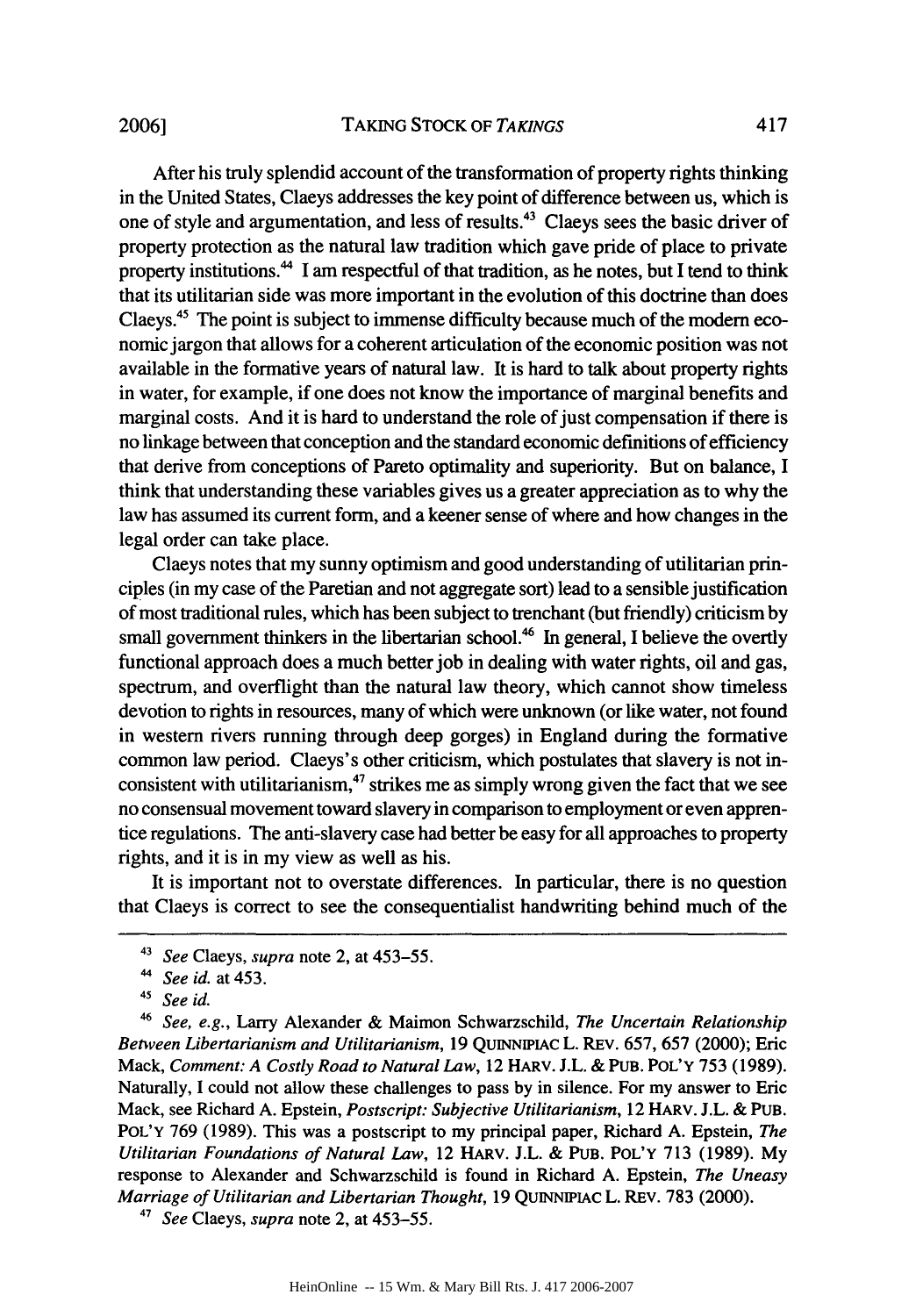earlier natural law language, $48$  so that the operational differences between the two views are often hard to make out. And where natural law theory slips into mindless Kantian dogmatism, as it does with the proposition that no one is allowed to lie in selfdefense or to save his children from slaughter, few if any sane natural law thinkers will take the bait. Here, I think the real answer is, "in for a dime, in for a dollar." If you let the consequentialist arguments into the picture, it becomes a distraction to mix and match two theories, while never being sure of the weight of either in any given case. I have no question that natural law views are what guide ordinary individuals in making particular decisions, and they are right to do so. The process of justification has to be consistent with these instincts, or explain why long-standing rules make little or no sense. But it does not discredit the theory to place it on firmer theoretical footings. The simple question from the Paretian is this: Is there any reason on natural law grounds to accept a distribution of rights that is Pareto inferior? If not, we are not all Keynesians, but rather consequentialists, perhaps in spite of ourselves. As Claeys and I both know, ours is a dispute between friends who are in essential agreement over all that matters.

## *C. Eduardo Pefialver*

Last, I turn to the fine contribution of Eduardo M. Peñalver,<sup>49</sup> who clearly has major misgivings with my overall project, especially as it pertains to welfare rights. Here it should be evident that the stakes are higher than in the differences between Claeys and myself. Whatever our substantive disagreements, however, I am, of course, grateful to Pefialver for his kind words, and am confident that he will go on to a distinguished career in the law. As one grows more senior in the profession, it becomes ever more apparent that we pay our debt to our own teachers by trying to help, in whatever way we can, the next generation of scholars and students. And in one sense, the highest praise is to take seriously younger scholars when they chase after you.

Pefialver is correct, I think, in noting that my academic career has taken this odd transformation.5° I started off as a libertarian thinker who worked loosely within the natural rights tradition, and tended to have a strong sense of absolute rights. In part, I might add, this was because of the nature of the problems that I tended to work on in my early academic years, which were largely concerned with two-party or smallnumber relationships: buyer and seller, with perhaps an assignee or a third-party beneficiary; injurer and victim, with perhaps an intervening actor. For those situations, the strong libertarian view of property rights, which are protected against aggression and subject to voluntary exchange, works wonders and helps explain huge portions of our daily interactions. There is no other theory that helps us understand marriage,

*<sup>48</sup> See id.* at 454-55.

<sup>49</sup>*See* Eduardo M. Pefialver, *Reconstructing Richard Epstein,* 15 WM. **&** MARY **BILL** RTs. J. 429 (2006).

*<sup>50</sup>id.*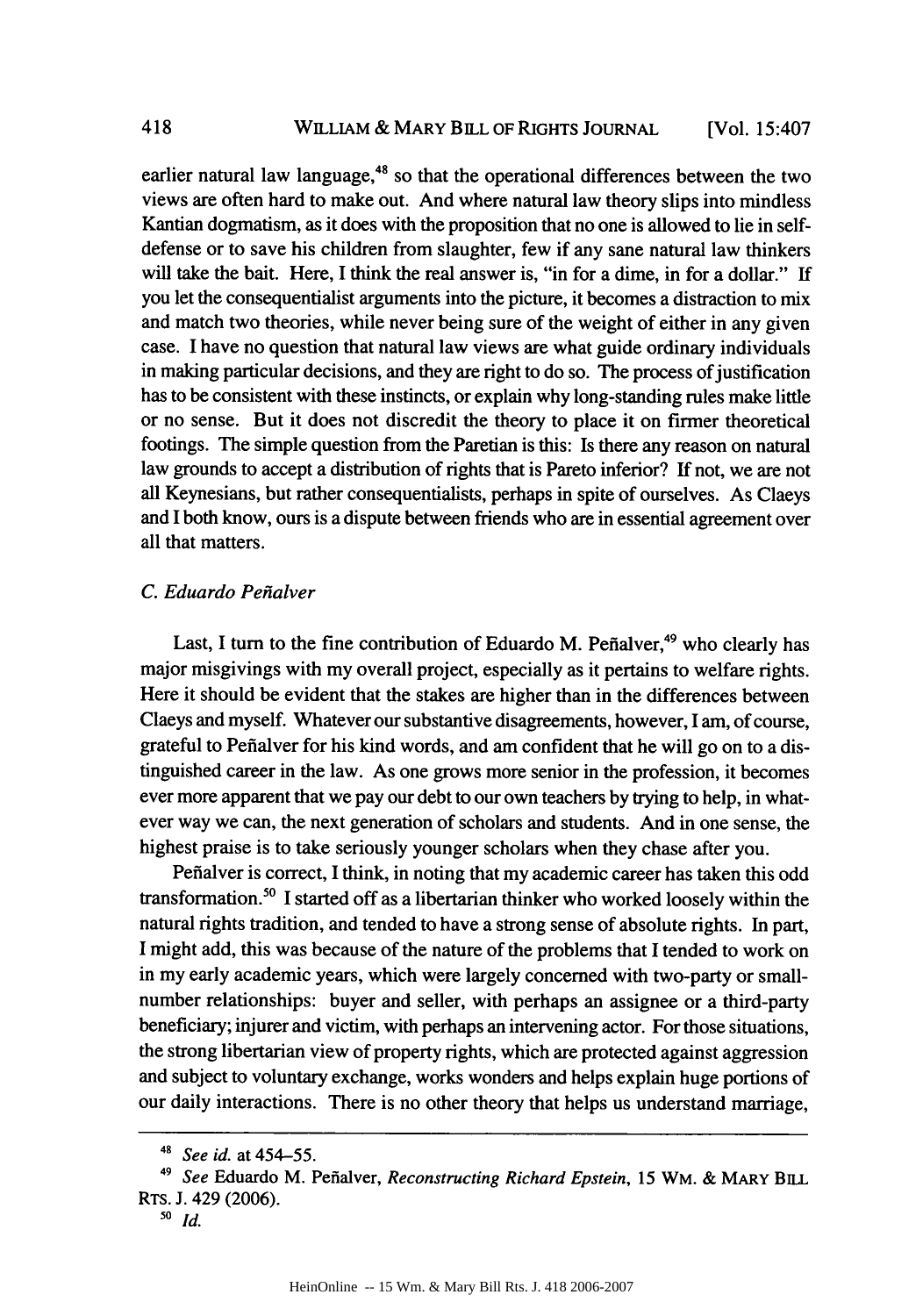charity and business as well as this one, and we would be loath to reject it in its entirety because of counterexamples.

Yet at the same time, as the set of issues that dominated my thought, and that of the profession of which I am a part, started to shift, the theories had to shift with it. Dealing with questions of network industries, common-pool resources, or general taxation showed the inadequacy of pure libertarian models to explain the origins of the state on the one hand, and the sensible use of taxation and regulation on the other. *Takings* was, in part, an effort to show how forced exchanges required profound modifications in Robert Nozick' s hard-line libertarian theories, which exerted much influence on my intellectual development.<sup>51</sup> As Peñalver points out, I do not embrace the unflinching egoistic view of personality associated with Thomas Hobbes,<sup>52</sup> but prefer the slightly softer version of self-interest tempered with "confin'd generosity," which was the staple of David Hume.<sup>53</sup>

The gist of Pefialver's criticism is that any retreat from the purity of the strong libertarian model requires us to fall into the "deadly embrace of the [social] welfare state," where entitlements are granted only to be revised by collective political action.<sup>54</sup> I think that there are two rejoinders to this notion. First, the entire discussion of implicit-in-kind compensation above is an effort to do just that-to allow for the state to create across-the-board improvements without getting into the business of using the state to facilitate the parochial goals of various factions. In addition, it relies on the various impulses of community to create "imperfect obligations" of voluntary assistance to the less fortunate, which could, but need not, include the partial forgiveness of loans, or allowing the gleanings of the crop to be harvested by others.<sup>55</sup> One reason to back off state coercion in the welfare business, in my opinion, is because it crowds out the more nuanced responses that arise when individuals make these choices through voluntary associations that are better able to match the assistance provided to the individuals who receive it. The great danger here is that the use of political systems to run transfers in either cash or kind crowds out the private arrangements so that we spend more and get less. The rapid decline in free or low-cost medical services by private physicians, which was a tradition in the 1940s and 1950s, was driven out in large measure by Medicare and Medicaid programs. I do not think that the larger welfare state requires

**"** Pefialver, *supra* note 49, at 430-31; *see also* DAvID HUME, A TREATISE OF HUMAN NATURE: BEING AN ATTEMPT TO INTRODUCE THE EXPERIMENTAL METHOD OF REASONING INTO MORAL SUBJECTS 338 (1999).

<sup>54</sup> Peñalver, *supra* note 49, at 431 (quoting RICHARD A. EPSTEIN, SKEPTICISM AND FREEDOM: A MODERN CASE FOR CLASSICAL LIBERALISM 8 (2003)).

**<sup>15</sup>**EPSTEIN, *supra* note 1, at 319-20; Pefialver, *supra* note 49, at 432-33.

*<sup>51</sup>*EPSTEIN, *supra* note 1, at 334-38; *see also* ROBERT NOZICK, ANARCHY, STATE, AND UTOPIA (1974). I have hammered on this theme elsewhere. *See, e.g.,* Richard A. Epstein, *One Step Beyond Nozick's Minimal State: The Role of Forced Exchanges in Political Theory,* Soc. PHIL. & POL'Y, Jan. 2005, at 286.

*<sup>52</sup> See generally* Ron Replogle, *Personality and Society in Hobbes's* Leviathan, 19 POLITY 570 (1987).